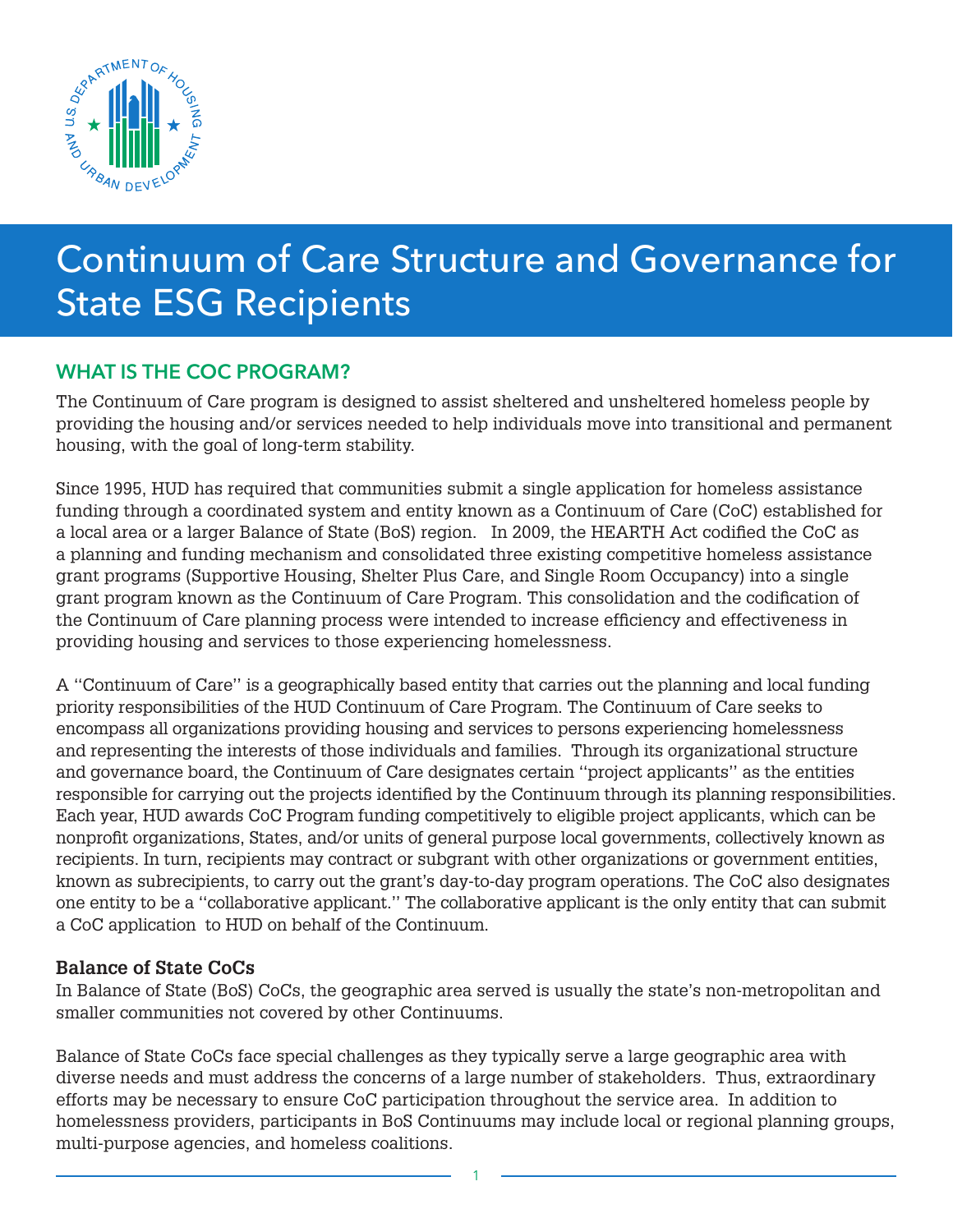## WHAT DOES THE COC DO?

The CoC is responsible for:

- Designing and implementing the local application process for HUD CoC Program funds,
- CoC planning (including determination of local needs and funding priorities used to rank local project applications),
- Operating the CoC (including coordinating the implementation of a housing and service system for those experiencing homelessness within its geographic area),
- Designating, operating, and/or ensuring projects are participating in a Homeless Management Information System (HMIS),
- Coordinating other funding streams and resources—federal, local, or private—including targeted homeless programs and other mainstream resources available to any eligible person or family.

In many communities, the Continuum of Care is the coordinating body, while in other jurisdictions it is a local or state government-established Interagency Council on Homelessness.

# WHAT IS THE COC GOVERNANCE BOARD AND WHAT DOES IT DO?

Each CoC, including Balance of State CoCs, **must** establish a Governance Board to act on its behalf and provide oversight and governance, and **may** appoint additional committees or workgroups to fulfill its responsibilities. The CoC **must** develop a governance charter to describe the Board responsibilities and document all groups created to support the CoC and each group's responsibilities.

The CoC Board must be representative of all the relevant organizations and of projects serving homeless populations and subpopulations within the CoC's geographic area. The CoC Board must also include at least one currently or formerly homeless individual.

The CoC Board responsibilities include the following:

- Conduct semi-annual meetings of the full membership
- Issue a public invitation for new members, at least annually, that covers all providers and relevant agencies that provide housing or services to those who are homeless
- Adopt and follow a written process to select a board
- Appoint additional committees, subcommittees, or work groups (such as: steering committee, services, HMIS and data, coordinated entry and others as needed)
- Develop and follow a governance charter detailing the responsibilities of all parties
- Consult with recipients and subrecipients to establish performance targets appropriate for each population and program type, monitor the performance of recipients and subrecipients, evaluate outcomes, and take action against poor performers
- Evaluate and report ESG and CoC project outcomes to HUD
- Establish and operate a coordinated entry system in consultation with ESG recipients
- Establish and follow written standards for providing CoC assistance in consultation with ESG recipients

Several of these responsibilities, such as consultation and establishment of performance targets, can be especially challenging for Balance of State CoCs, due to the large number of potential stakeholders that may be spread throughout the state. Additionally, a BoS CoC must address the needs and issues in a coordinated fashion even when services and resources differ among geographic areas within a BoS.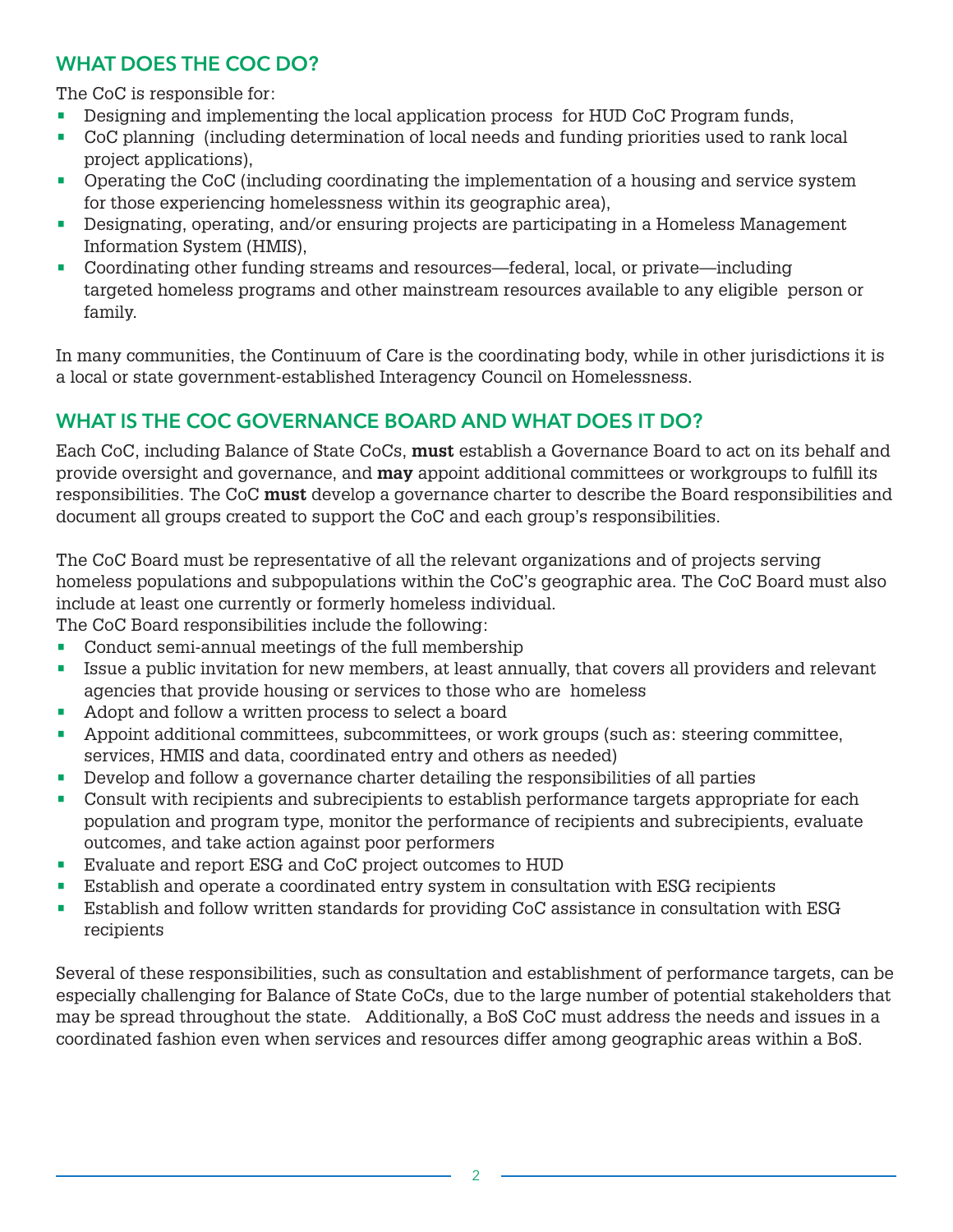### WHAT ACTIVITIES DOES THE COC PROGRAM SUPPORT?

The CoC Program includes five primary **program components**:

- Permanent housing
- **•** Transitional housing
- Supportive Services Only
- HMIS
- Homelessness prevention (for HUD-designated high-performing communities only)

#### **Permanent Housing**

Under the CoC Program there are two types of permanent housing:

- (1) PH: Permanent Supportive Housing (PSH), which is permanent housing with indefinite leasing or rental assistance paired with services for homeless persons with disabilities;
- (2) PH: Rapid Re-housing (RRH), which emphasizes housing identification, (short/medium term) rent and move-in assistance, case management and services to move homeless persons into permanent housing as rapidly as possible.

#### **Transitional Housing**

The CoC program may be used to cover the costs of up to 24 months of transitional housing with accompanying support services, providing a period of stability to enable homeless persons to transition successfully to and maintain permanent housing within 24 months of program entry.

#### **Suportive Services Only**

A project that offers only stand-alone supportive services, to address the special needs of participants, such as child care, employment assistance, and transportation services.

#### **Homeless Management Information Systems**

CoC funds may be used only by HMIS leads for leasing a structure in which the HMIS operates, for operating the structure, and/or for covering other costs related to establishing, operating, and customizing a CoC's HMIS. Costs associated with contributing data to the HMIS may be funded under another program component (PH, TH, SSO, or HP).

#### **Homelessness Prevention**

Programs within CoCs that have been designated by HUD as High Performing Communities (HPC) may fund homelessness prevention (HP) assistance for individuals and families at risk of homelessness. Eligible costs include housing relocation and stabilization services and short- and medium-term rental assistance to prevent an individual or family from becoming homeless.

#### WHAT ARE THE REQUIREMENTS FOR COORDINATION BETWEEN CONSOLIDATED PLAN JURISDICTIONS AND COCS?

All Consolidated Plan (Con Plan) jurisdictions, including States receiving direct Emergency Solutions Grants (ESG) Program awards, must consult with all CoCs in their geographic area in preparing both their homelessness strategy and their plan for allocation of resources to address the needs of homeless individuals and families and persons at risk of homelessness (see 24 CFR 91.110). For Con Plan jurisdictions that are states, this requirement applies to all CoCs in the State—not just the Balance of State CoC.